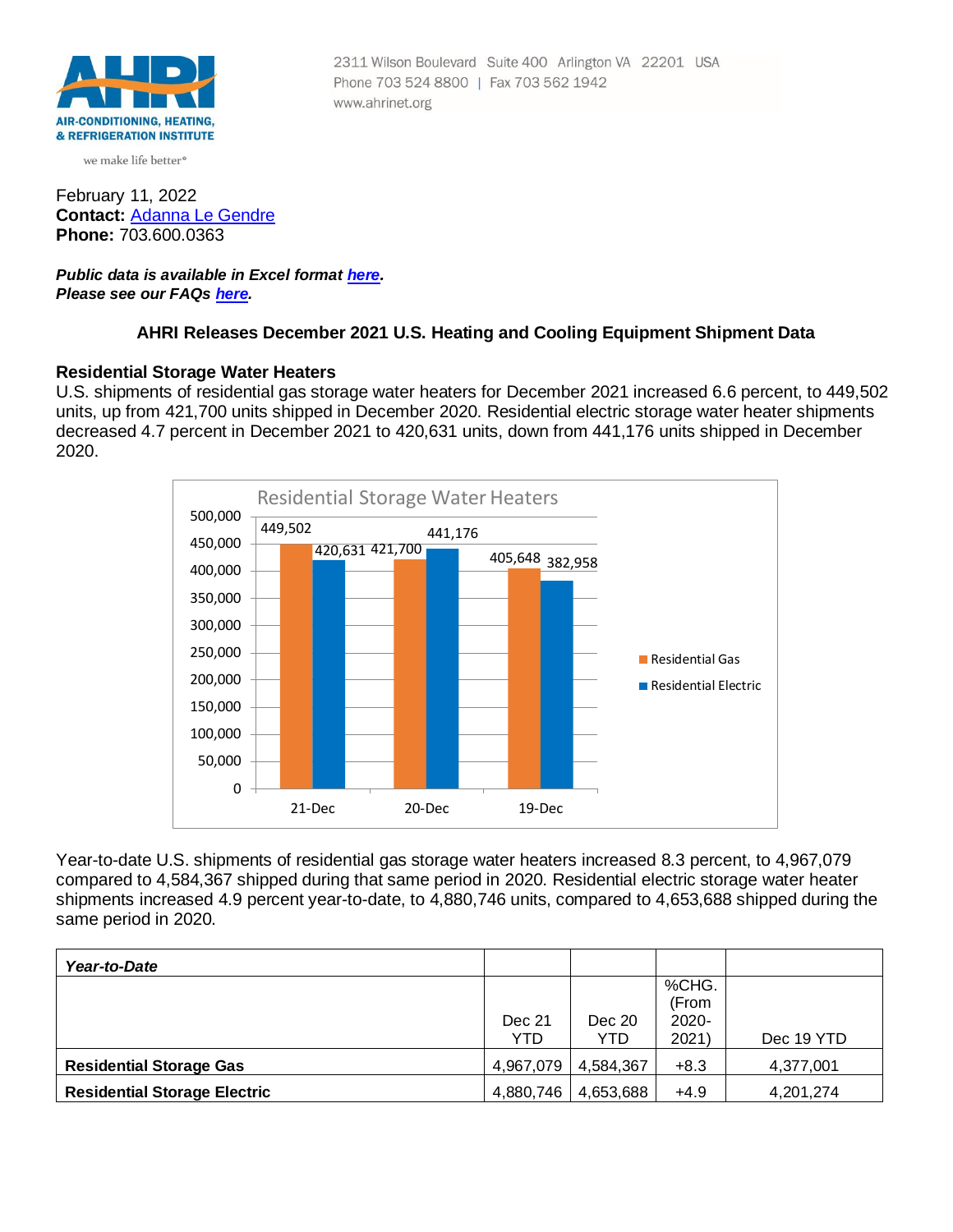# **Commercial Storage Water Heaters**

Commercial gas storage water heater shipments decreased 6.5 percent in December 2021, to 7,434 units, down from 7,953 units shipped in December 2020. Commercial electric storage water heater shipments increased 10.9 percent in December 2021, to 14,305 units, up from 12,901 units shipped in December 2020.



Year-to-date U.S. shipments of commercial gas storage water heaters increased 12.6 percent, to 90,192 units, compared with 80,070 units shipped during the same period in 2020. Year-to-date commercial electric storage water heater shipments increased 9.7 percent, to 154,330 units, up from 140,666 units shipped during the same period in 2020.

| Year-to-Date                       |            |            |                        |            |
|------------------------------------|------------|------------|------------------------|------------|
|                                    | Dec 21 YTD | Dec 20 YTD | %CHG. (From 2020-2021) | Dec 19 YTD |
| <b>Commercial Storage Gas</b>      | 90.192     | 80.070     | $+12.6$                | 88.548     |
| <b>Commercial Storage Electric</b> | 154.330    | 140,666    | $+9.7$                 | 150.667    |

## **Warm Air Furnaces**

U.S. shipments of gas warm air furnaces for December 2021 decreased 8.5 percent, to 323,005 units, down from 353,091 units shipped in December 2020. Oil warm air furnace shipments decreased 9.2 percent, to 4,245 units in December 2021, down from 4,673 units shipped in December 2020.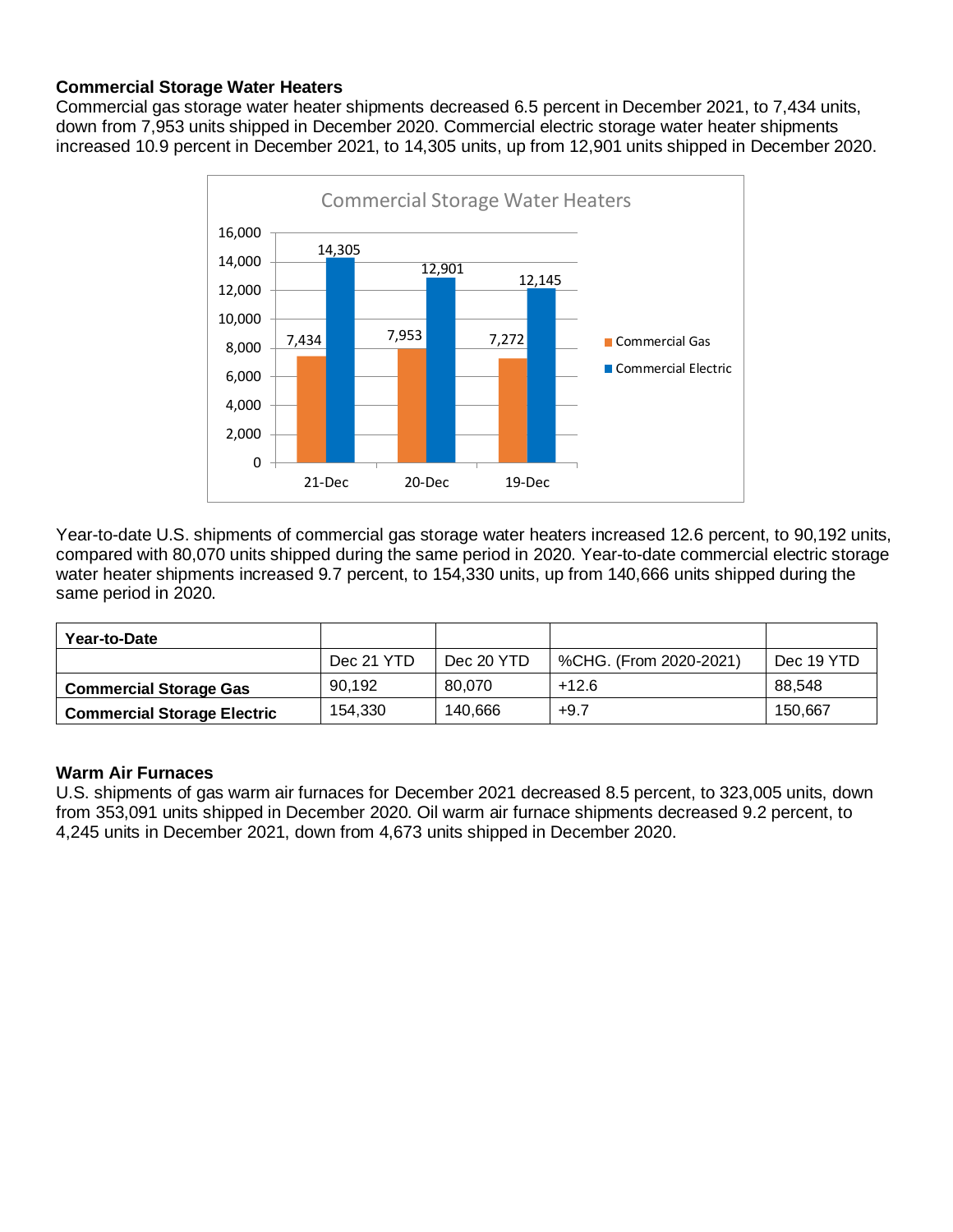

Year-to-date U.S. shipments of gas warm air furnaces increased 19.6 percent, to 4,008,894 units, compared with 3,351,176 units shipped during the same period in 2020. Year-to-date U.S. shipments of oil warm air furnaces increased 8.3 percent, to 39,548 units, compared with 36,505 units shipped during the same period in 2020.

| Year-to-Date                           |            |            |                        |            |
|----------------------------------------|------------|------------|------------------------|------------|
|                                        | Dec 21 YTD | Dec 20 YTD | %CHG. (From 2020-2021) | Dec 19 YTD |
| <b>Gas Warm Air</b><br><b>Furnaces</b> | 4,008,894  | 3,351,176  | +19.6                  | 3,441,872  |
| <b>Oil Warm Air Furnaces</b>           | 39.548     | 36,505     | $+8.3$                 | 40,692     |

# **Central Air Conditioners and Air-Source Heat Pumps**

U.S. shipments of central air conditioners and air-source heat pumps totaled 629,809 units in December 2021, up 11.6 percent from 564,143 units shipped in December 2020. U.S. shipments of air conditioners increased 9.4 percent, to 352,196 units, up from 321,891 units shipped in December 2020. U.S. shipments of air-source heat pumps increased 14.6 percent, to 277,613 units, up from 242,252 units shipped in December 2020.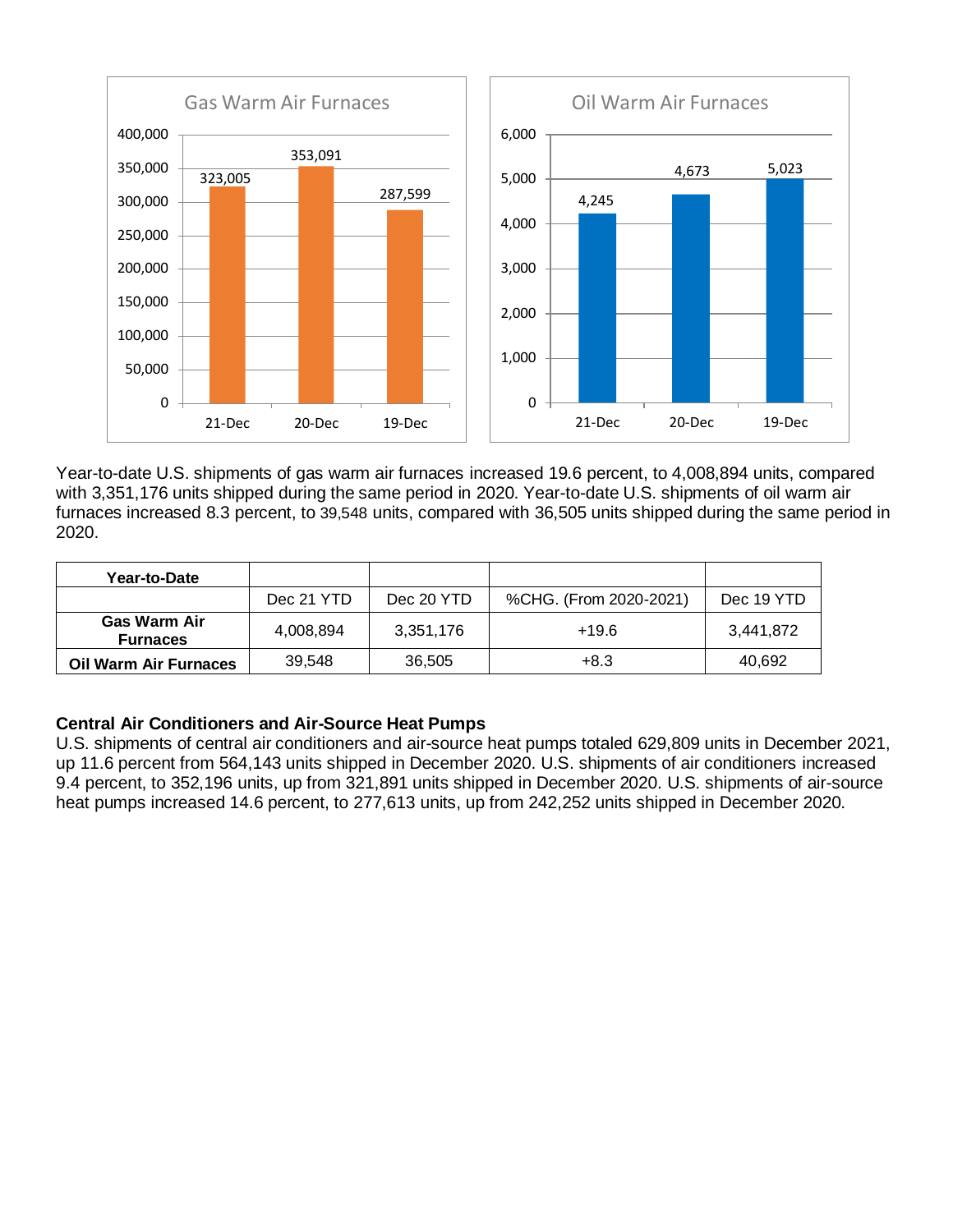

Year-to-date combined shipments of central air conditioners and air-source heat pumps increased 9.3 percent, to 10,199,051 units, up from 9,328,762 units shipped during the same period in 2020. Year-to-date shipments of central air conditioners increased 6.3 percent, to 6,282,285 units, up from 5,910,284 units shipped during the same period in 2020. The year-to-date total for heat pump shipments increased 14.6 percent, to 3,916,766, up from 3,418,478 units shipped during the same period in 2020.

| Year-to-Date                                           |            |               |                        |                      |
|--------------------------------------------------------|------------|---------------|------------------------|----------------------|
|                                                        | Dec 21 YTD | Dec 20<br>YTD | %CHG. (From 2020-2021) | Dec 19<br><b>YTD</b> |
| Air Conditioners & Heat Pumps Combined<br><b>Total</b> | 10,199,051 | 9,328,762     | $+9.3$                 | 8,469,615            |
| <b>Air Conditioners Only</b>                           | 6,282,285  | 5,910,284     | $+6.3$                 | 5,359,775            |
| <b>Heat Pumps Only</b>                                 | 3,916,766  | 3,418,478     | $+14.6$                | 3,109,840            |